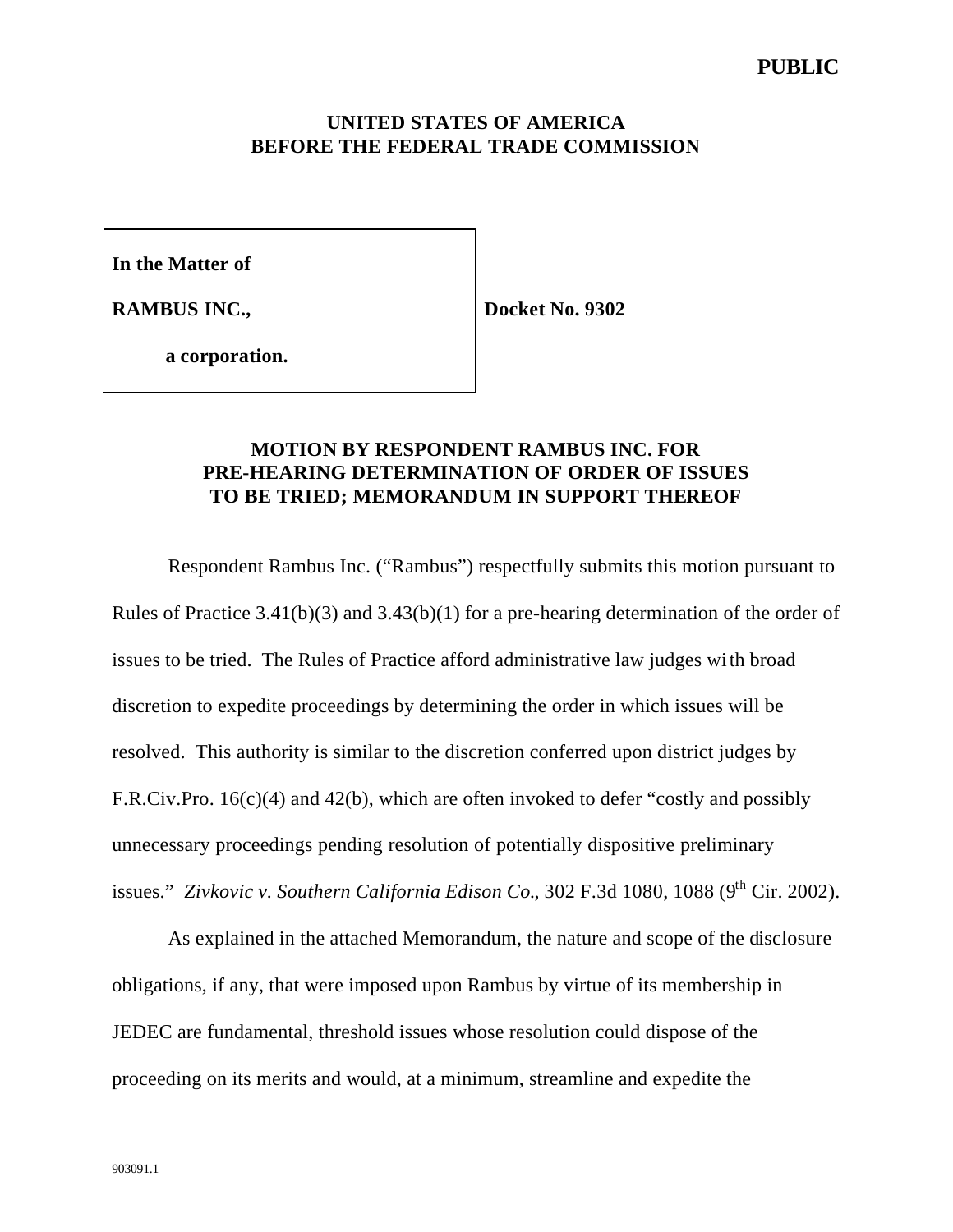subsequent presentation of evidence on the complex technical issues that divide the parties.

For these reasons, as set forth more fully in the attached Memorandum, Rambus requests that Your Honor enter the [Proposed] Order Determining Order of Issues to Be Tried, filed herewith.

DATED: March \_\_\_, 2003 Respectfully submitted,

 $\overline{\phantom{a}}$ 

Gregory P. Stone Steven M. Perry Sean P. Gates Peter A. Detre MUNGER, TOLLES & OLSON LLP 355 South Grand Avenue, 35th Floor Los Angeles, California 90071 (213) 683-9100

A. Douglas Melamed IJay Palansky Kenneth A. Bamberger WILMER, CUTLER & PICKERING 2445 M Street, N.W. Washington, D.C. 20037 (202) 663-6000

Sean C. Cunningham John M. Guaragna Gray, Cary, Ware & Freidenrich LLP 401 "B" Street, Suite 2000 San Diego, California 92101 (619) 699-2700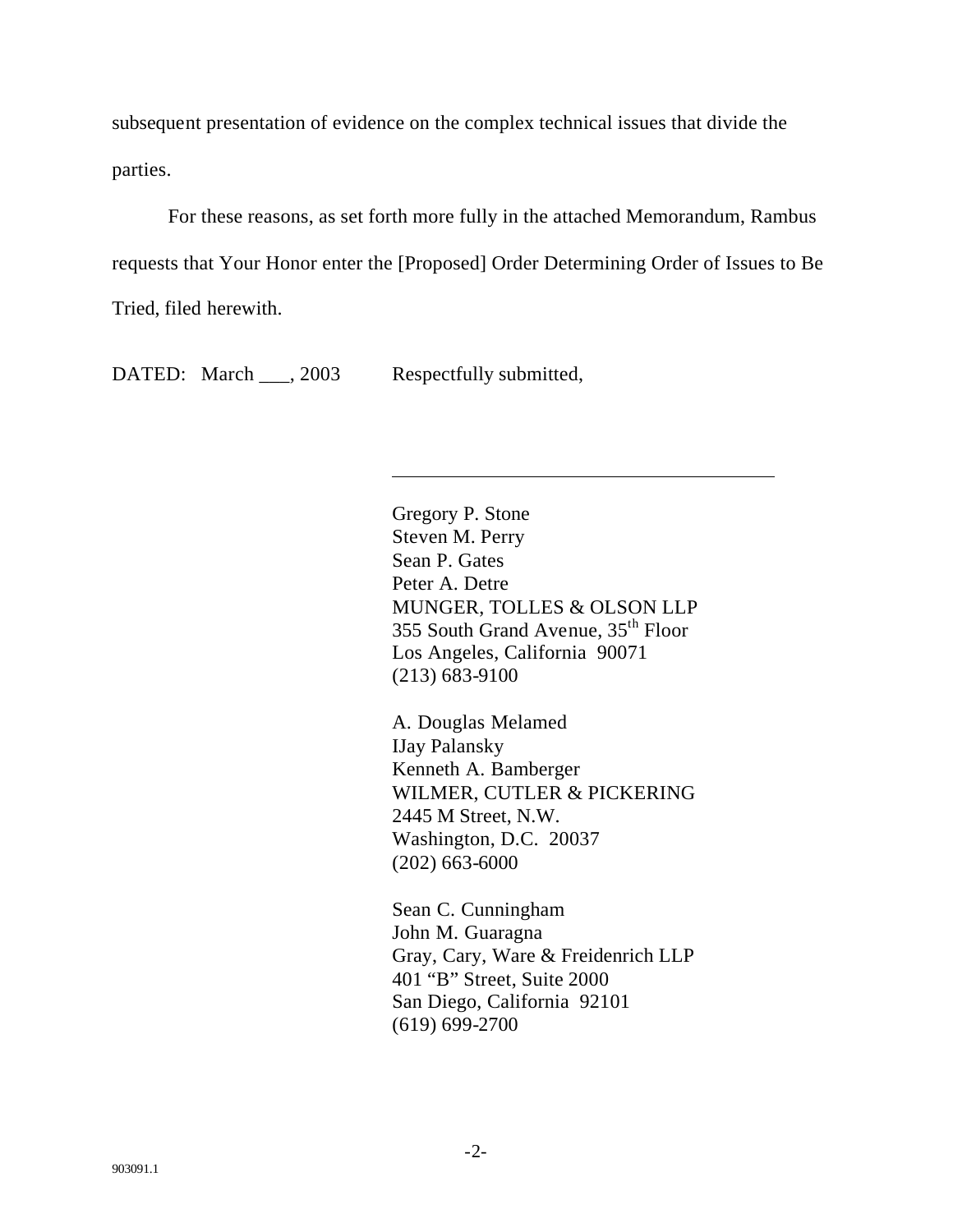## **UNITED STATES OF AMERICA BEFORE THE FEDERAL TRADE COMMISSION**

**In the Matter of**

**RAMBUS INC.,**

**Docket No. 9302**

**a corporation.**

# **MEMORANDUM IN SUPPORT OF RESPONDENT RAMBUS INC.'S MOTION FOR PRE-HEARING DETERMINATION OF ORDER OF ISSUES TO BE TRIED**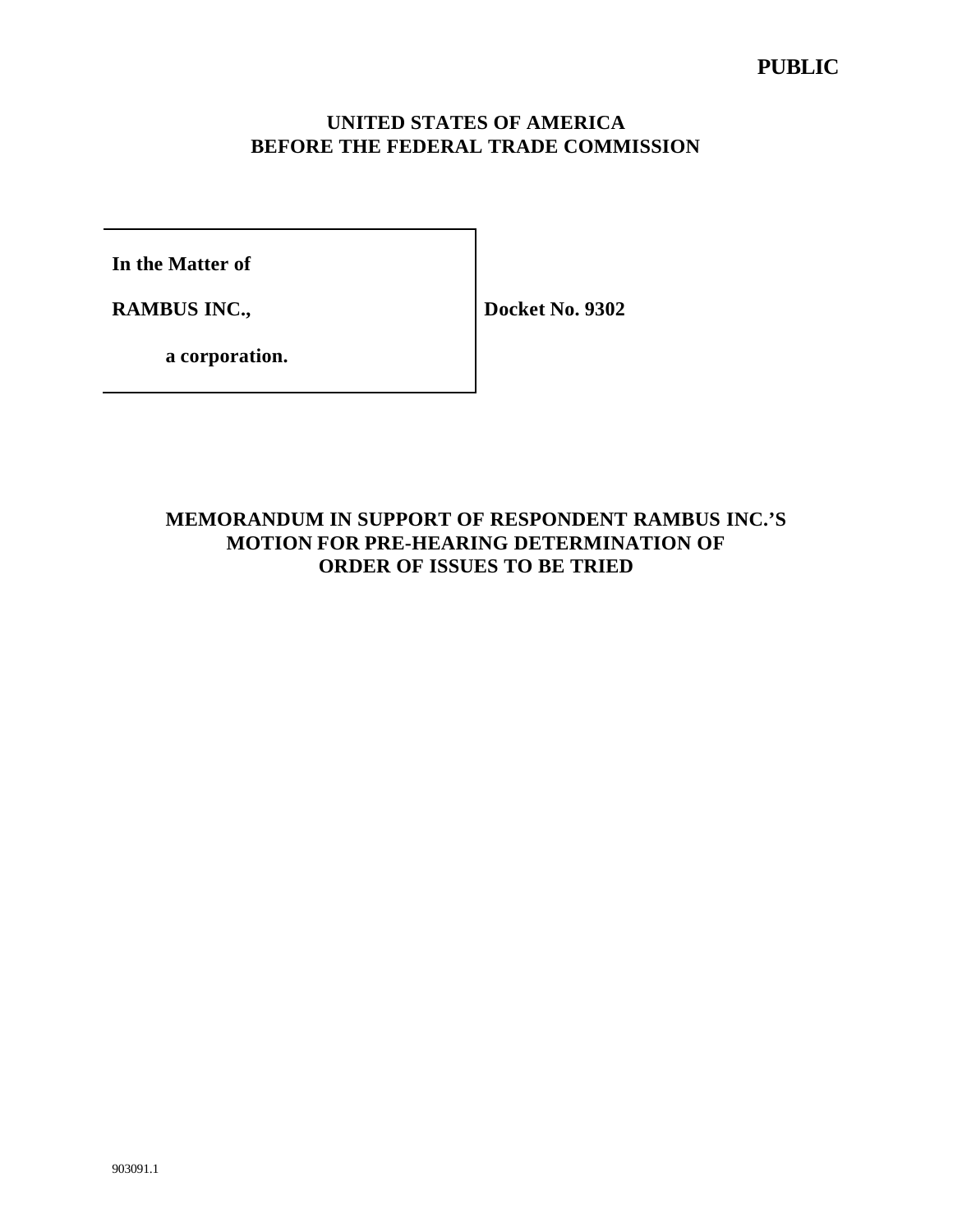#### **I. INTRODUCTION AND SUMMARY OF ARGUMENT**

An order requiring that certain potentially dispositive issues be resolved in advance of other issues is "frequently a sensible method for expediting the decision of cases." *Robinson v. Sheriff of Cook County*, 167 F.3d 1155, 1157 (7th Cir. 1999). For the reasons set out in this memorandum, this is such a case. Accordingly, and pursuant to Rules of Practice 3.41(b)(3) and 3.43(b)(1), Respondent Rambus Inc. ("Rambus") respectfully submits this memorandum in support of its motion for a pre-hearing determination of the order of the issues to be tried.

The Complaint in this matter asserts that Rambus has monopolized or attempted to monopolize four supposedly separate markets for technologies related to computer memory devices. Complaint, ¶ 122. According to the Complaint, Rambus's liability stems from its intentional violation of a patent disclosure policy adopted by a standardssetting body known as the Joint Electron Device Engineering Council ("JEDEC"). As discussed in this memorandum, the nature and scope of the disclosure obligations, if any, that were imposed upon Rambus by virtue of its membership in JEDEC are fundamental, threshold issues whose resolution could well dispose of the entire proceeding. At a minimum, the early resolution of these issues will likely expedite the presentation of evidence as to all of the other issues – each of which is considerably more complex and time-consuming than these threshold issues.

Rambus does not seek by this motion any delay in the hearing in this matter. If further proceedings are required after the resolution of the JEDEC policy issues, Rambus would anticipate that such proceedings could begin immediately. Accordingly, and for

-2-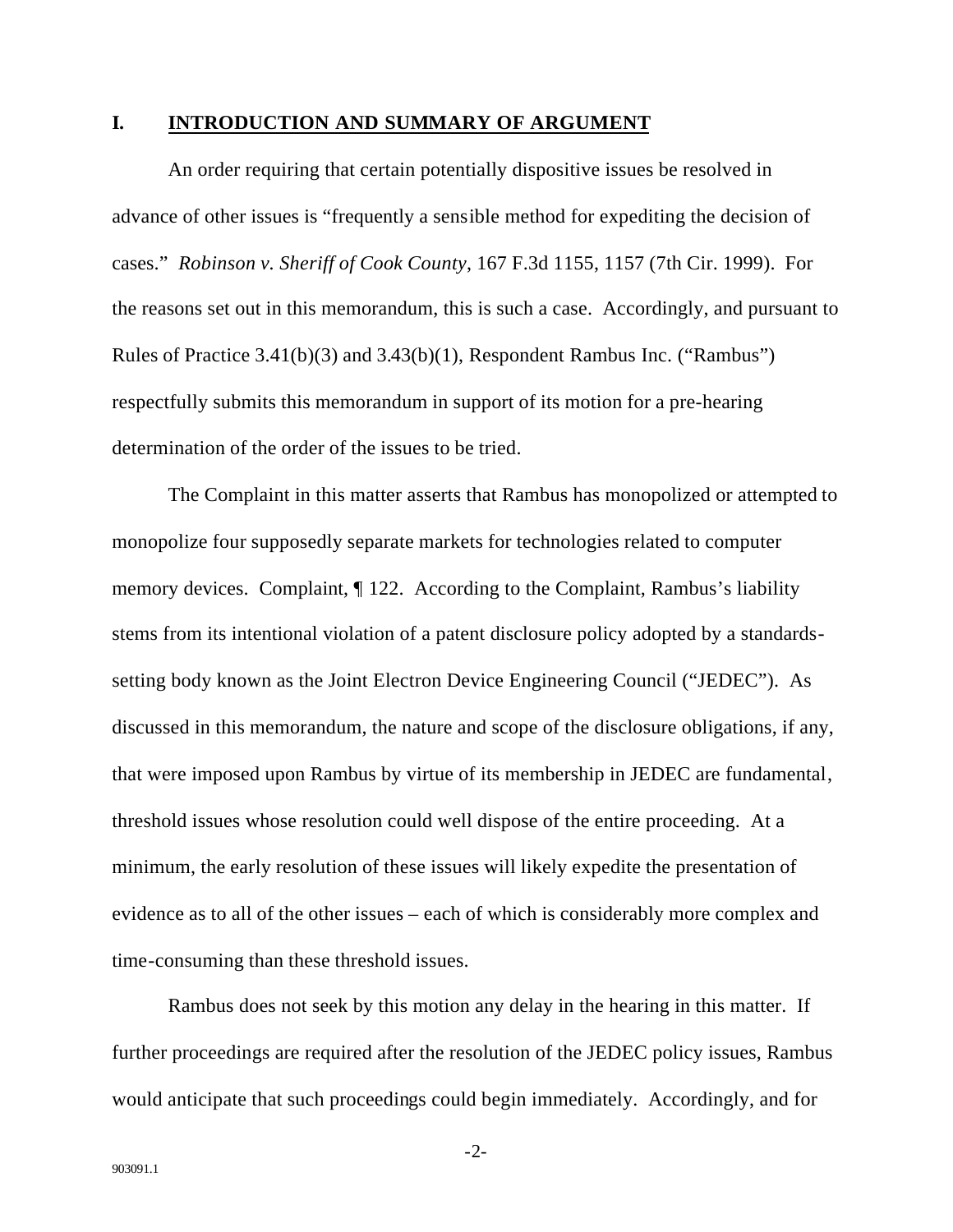the reasons discussed in more detail below, Rambus requests that Your Honor enter the [Proposed] Order Determining Order Of Issues To Be Tried, filed herewith.

#### **II. ARGUMENT**

# **A. The Rules And Case Law Strongly Support The Early**

### **Resolution Of Potentially Dispositive Issues.**

Under the Rules of Practice, an Administrative Law Judge may order a separate hearing of "any claim" or of "any separate issue" when such a hearing "will be conducive to expedition and economy." Rule of Practice 3.41(b)(3). *See also* Rule 3.43(b)(1) (authorizing the Administrative Law Judge to "exercise reasonable control over the mode and order of interrogating witnesses and presenting evidence. . . .") The federal courts follow the same approach. *See, e.g., Jinro America Inc. v. Secure Investments, Inc.*, 266 F.3d 993, 998 (9th Cir. 2001) (observing that "the district court has broad discretion to bifurcate a trial to permit deferral of costly and possibly unnecessary proceedings pending resolution of potentially dispositive preliminary issues.").

As Rule 3.41(b)(3) demonstrates, "administrative judges have great discretion in determining which issues to consider first" in an effort to expedite adjudicative proceedings. *Dick v. Dept. of Veterans Affairs*, 290 F.3d 1356, 1363 (Fed. Cir. 2002). This authority "is akin to that granted district court judges by Federal Rule of Civil Procedure 16(c)(4), which allows district court judges to govern the order of proof presented at trial, and to allow separate trials of particular issues." *Id*. Numerous courts have entered or affirmed orders requiring that certain issues be resolved first, especially when the district court's goal is to "avoid[] a difficult question by first dealing with an

-3-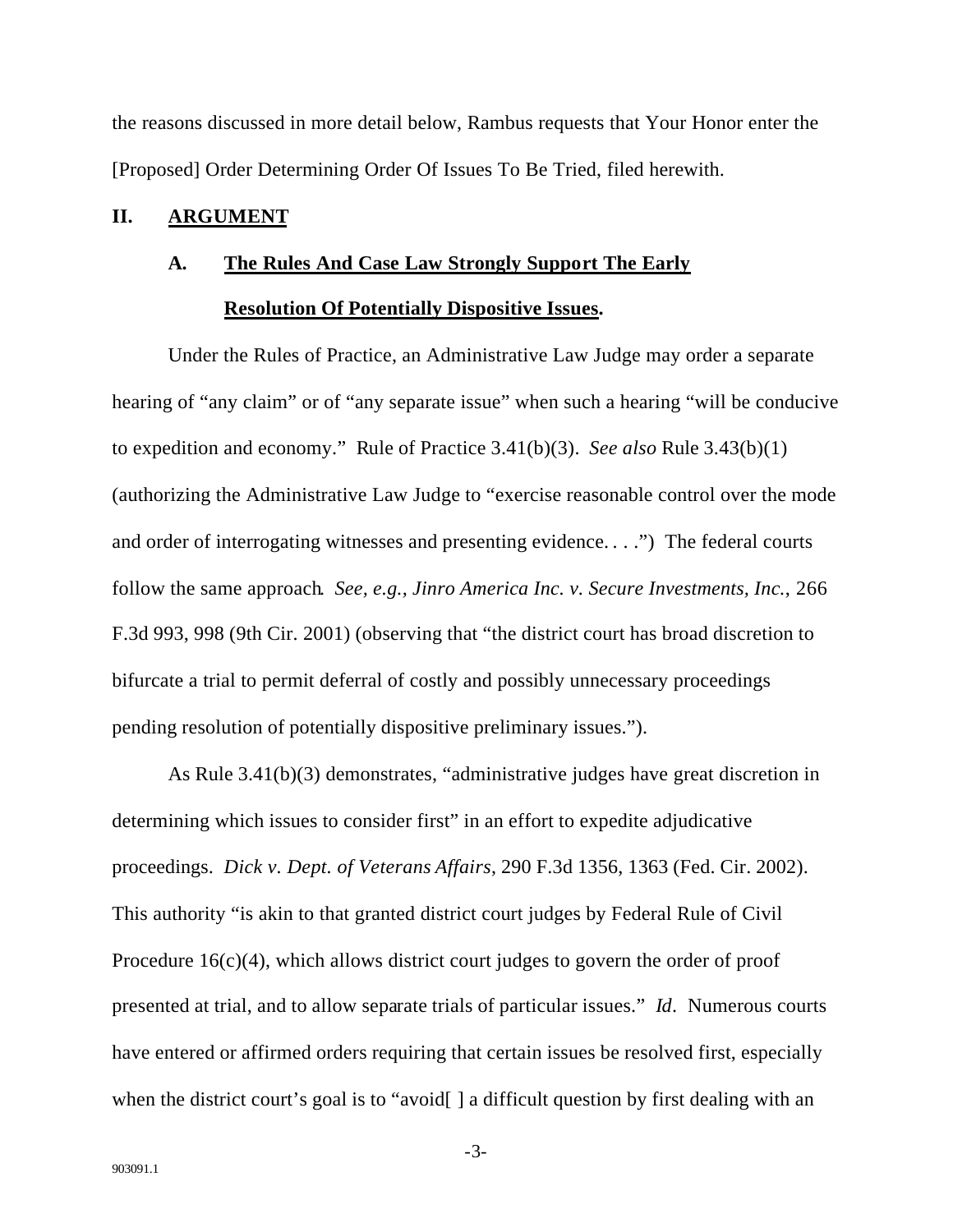easier, dispositive question." *Danjaq LLC v. Sony Corp.*, 263 F.3d 942, 961 (9th Cir.

2001). In *Jinro*, for example, a case involving breach of contract, fraud and RICO claims, the trial court had ordered that "an initial determination should be made whether the parties had entered into a valid agreement and, if so, what that agreement entailed." *Jinro*, 266 F.3d at 998. The Court of Appeals held that the lower court's "approach was a reasonable way to promote clarity and judicial economy, because the validity of the contract directly informed the resolution of the other claims." *Id*. *See also Cook v. United Service Auto. Ass'n.*, 169 F.R.D. 359, 361 (D. Nev. 1996) (same).

In short, both district courts and administrative law judges have "broad discretion" to defer "costly and possibly unnecessary proceedings pending resolution of potentially dispositive preliminary issues." *Zivkovic v. Southern California Edison Co.*, 302 F.3d 1080, 1088 (9th Cir. 2002); *Dick*, 290 F.3d at 1363. For the reasons set out below, Your Honor should enter such an order here.

# **B. The Early Resolution Of Issues Relating To The Nature And Scope Of The JEDEC Patent Policy Would Be Highly Conducive To Expedition And Economy.**

Here, as in *Jinro* and the other cases described above, an early resolution of issues relating to the nature and scope of any disclosure obligations imposed by the JEDEC patent policy would "promote clarity and judicial economy" and would substantially expedite these proceedings. *Jinro*, 266 F.3d at 998. The Complaint in this matter alleges that while Rambus was a JEDEC member, the JEDEC patent policy required members to disclose all patents and patent applications that "might be involved in" or that were

-4-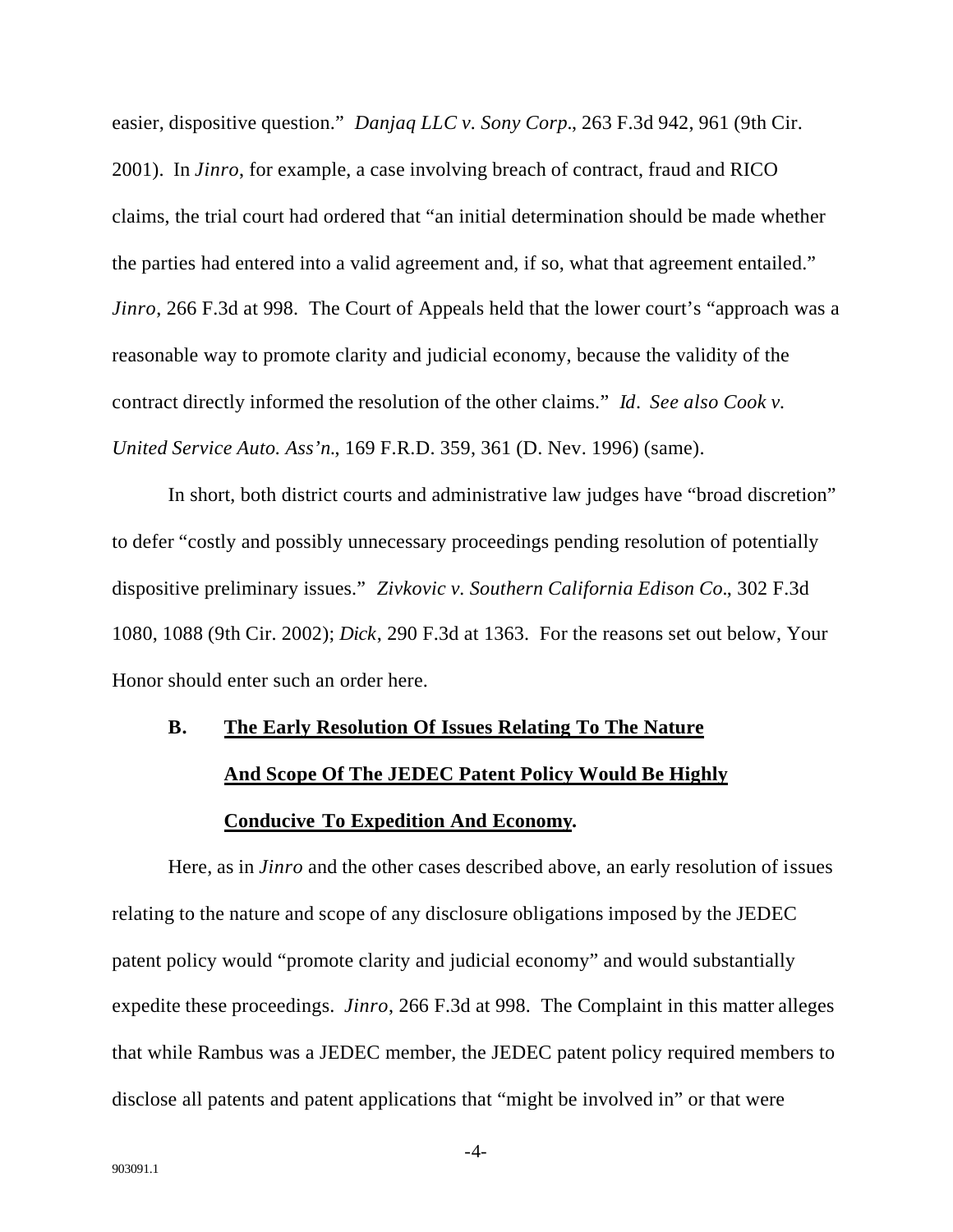"related to" the work of the relevant JEDEC committee. Complaint, ¶¶ 21, 24. The Complaint further alleges that JEDEC members were also required to disclose their intent to file or amend patent applications. *See id*. at ¶¶ 47, 55.

The Complaint does not allege that Rambus's purported obligation as a JEDEC member to disclose its patents, patent applications or intent to file or amend such applications arises from antitrust law or from overriding principles of public policy. Instead, the Complaint alleges that those obligations were assumed by Rambus by contract when it joined JEDEC. *See* Complaint, ¶ 15. The Complaint does not, however, allege the existence of any *written* contract between Rambus and JEDEC that contains the patent disclosure obligations that Rambus is alleged to have breached. Instead, the Complaint alleges that "the policies, procedures, and practices existing within JEDEC . . . imposed certain basic duties" on members and that "the existence and scope of [a member's] disclosure obligations were commonly known within JEDEC," apparently as a result of oral discussions at JEDEC meetings. *Id*., ¶¶ 21, 24.

Rambus has filed a Motion for Summary Decision that contends that the JEDEC patent policy was so poorly defined and inconsistently applied that any breach of the obligations it purportedly imposed could not give rise to antitrust (or even contractual) liability.<sup>1</sup> If Your Honor were to deny Rambus's pending motion, the matter would

<sup>&</sup>lt;sup>1</sup> Rambus's motion also seeks summary decision or partial summary decision on the ground that: (1) JEDEC's leadership and its members were well aware that Rambus might assert intellectual property rights with respect to features incorporated in JEDEC standards; and (2) Rambus could not have breached any duty of disclosure with respect to the DDR SDRAM standard because the DDR standardization process did not begin until after Rambus had left JEDEC.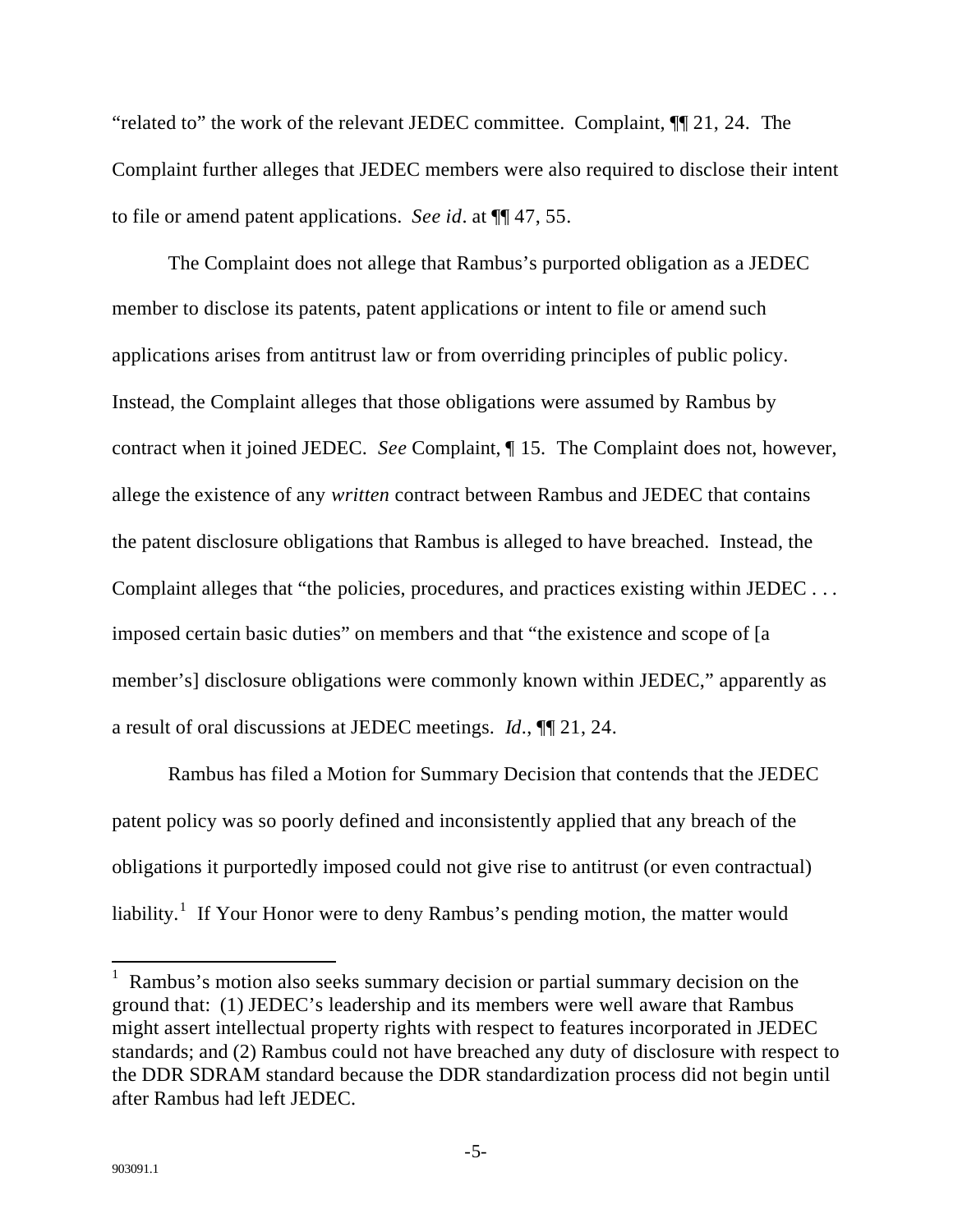proceed to a hearing. At that hearing, Complaint Counsel would bear the burden of proving that the JEDEC patent policy was as broad, as clear and as commonly understood as the Complaint alleges. *In addition*, Complaint Counsel would also bear the burden of proving, for each of the purported "technology markets" at issue, *at least* the following elements:

(1) that Rambus had issued patents, pending patent applications, or an intent to file or amend such applications (depending on how the patent policy is defined) that covered or related to the particular technology or feature in question;

(2) that Rambus deliberately failed to disclose information called for by the JEDEC patent policy, with the intent to monopolize a relevant market;

(3) that because of Rambus's purported failure to comply with JEDEC's policy, JEDEC and its members did not have reason to know of or suspect Rambus's potential patent interests when the relevant standards were adopted;

(4) that at the point in time when Rambus supposedly should have disclosed its intellectual property claims or intentions to JEDEC, there were feasible, non-infringing alternatives with respect to *each* feature or technology, and that JEDEC would have adopted each of these alternative features or technologies;

(5) that the purported alternative features or technologies would, when used in combination, be both compatible with one another and less expensive than features or technologies that required royalty payments to Rambus;

(6) that DRAM manufacturers were "locked in" to producing JEDECcompliant SDRAM devices to such a degree that they could not switch to a noninfringing

-6-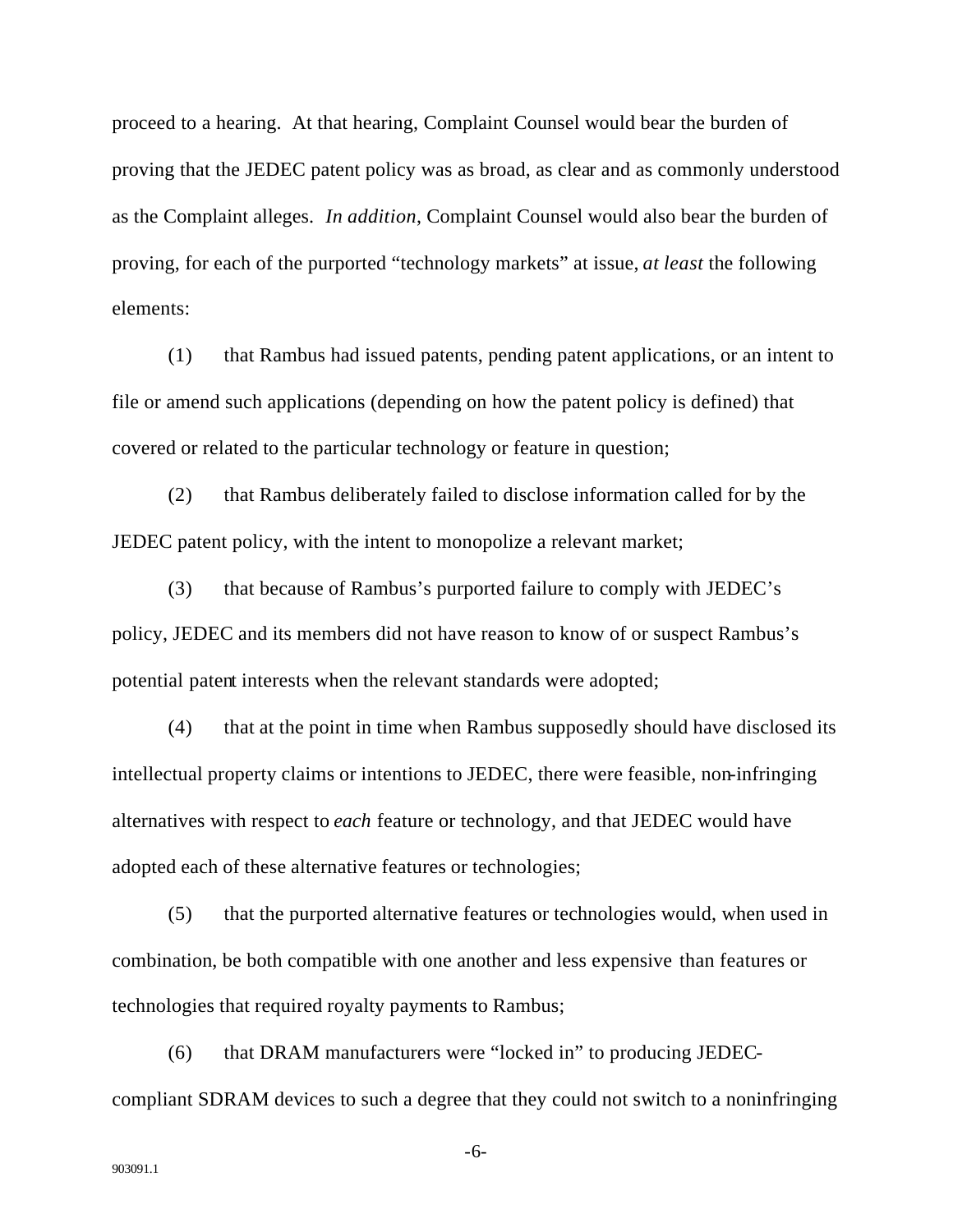alternative technology to avoid Rambus's patent claims;

(7) that, once it adopted the SDRAM standard in 1993, JEDEC was "locked in" to a particular DRAM development path and had no choice but to adopt the DDR SDRAM standard in 1999, even though its members were aware of Rambus's patent interests before then and even though they knew that Rambus was not complying with the "commonly known" JEDEC rules now asserted in the Complaint; and

(8) that once the DRAM manufacturers began implementing the DDR SDRAM

standard at issue, they were and are unable as a practical matter to switch to other DRAM

designs even if those designs would be less costly to them.

Complaint Counsel would bear the burden of proof with respect to each of these

issues for each of the four "technology markets" at issue.<sup>2</sup> It is undisputed that the

<sup>&</sup>lt;sup>2</sup> Paragraph 113 alleges that Rambus's alleged failure to comply with its alleged disclosure obligations resulted in the monopolization or attempted monopolization of four "technology markets:"

<sup>(1)</sup> the alleged market for technologies used to specify the length of time – or "latency" period – between the memory's receipt of a read request and its release of data corresponding with the request (the so-called "latency technology market");

<sup>(2)</sup> the alleged market for technologies used to specify the number of times information (data) is transmitted between the CPU and memory  $-i.e.,$  the "burst" length" – associated with a single request or instruction (the so-called "burst" length technology market");

<sup>(3)</sup> the alleged market for technologies used to synchronize the internal clock that governs operations within a memory chip and the system clock that regulates the timing of other system functions (the so-called "clock synchronization technology market"; and

<sup>(4)</sup> the alleged market for technologies used to accelerate the rate at which data are transmitted between the CPU and memory (the so-called "data acceleration technology market").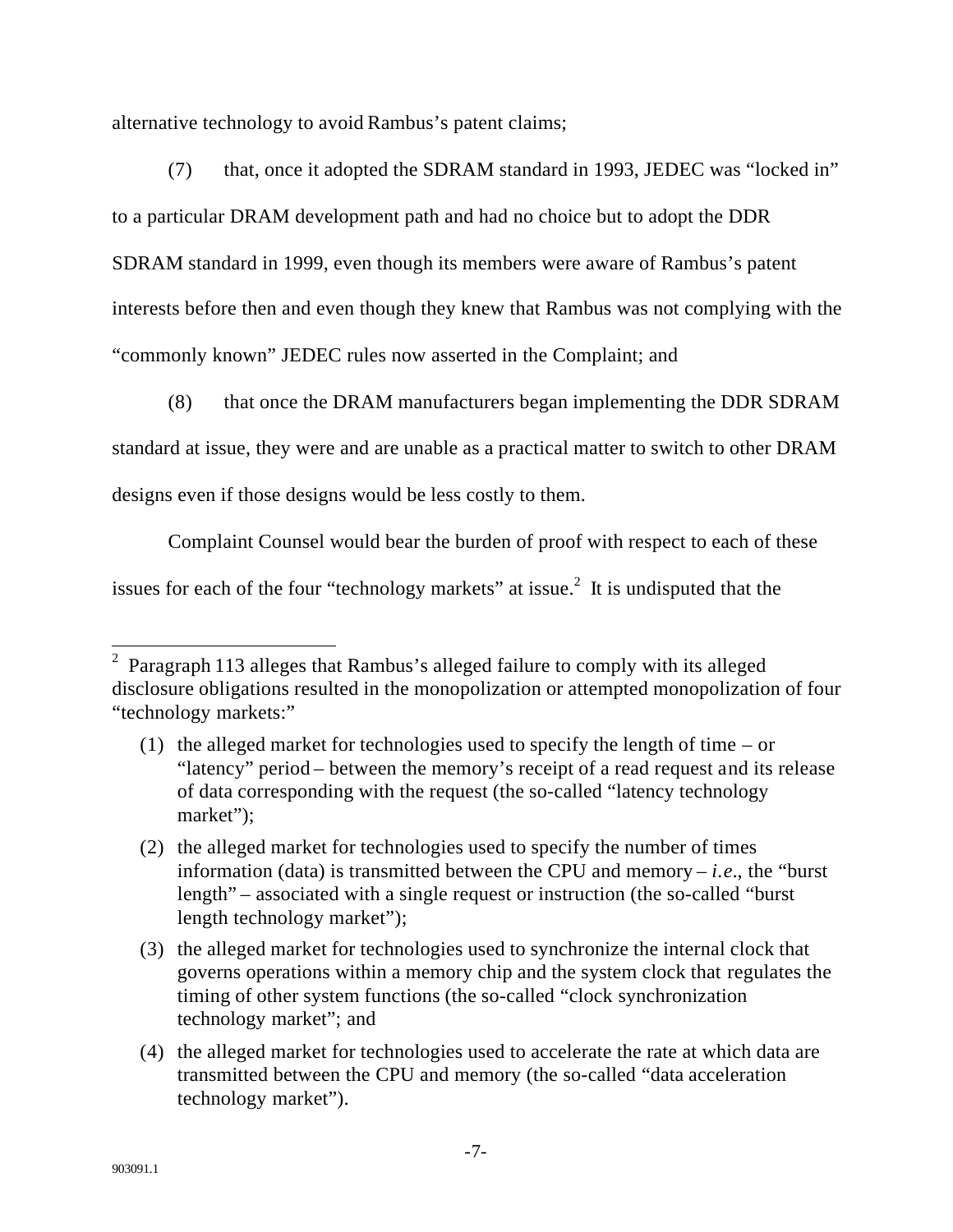resolution of these issues will require a substantial amount of highly technical and detailed expert testimony. As just one example, Rambus has filed herewith the portions of the parties' expert reports that relate to the hotly disputed question of whether there were at the relevant times commercially feasible, non-infringing alternatives to just one of the features or technologies at issue, programmable burst length. *See* Declaration of Steven M. Perry ("Perry Decl."), exs. A-B.

Rambus does not suggest that Your Honor would be unable, in time, to resolve the many disputes between the parties' experts regarding the existence and feasibility of alternative technologies or the other technical issues addressed in the experts' reports. The point of this motion is that *if* there are threshold issues whose resolution would eliminate the need to address these complex issues, or whose resolution would expedite the examination of these complex issues, the threshold issues should be resolved first. For example, if Your Honor were to decide in the initial phase of the hearing that disclosure of patent applications was voluntary rather than mandatory -- as much of the evidence (including JEDEC's own Board minutes) suggests and as many of the witnesses (including JEDEC committee chairs) have stated -- then the matter could be concluded at this point. If, on the other hand, Your Honor were to decide that Rambus was obligated to disclose pending patent applications that related in some way to the JEDEC standardization process, but that it did not have to disclose an *intent* to file or amend an application in the future, the experts and other witnesses would be able to focus closely in the second phase of the hearing on the particular claims that were contained in Rambus's pending patent applications at the relevant times. Or, as a third alternative, if Your Honor

-8-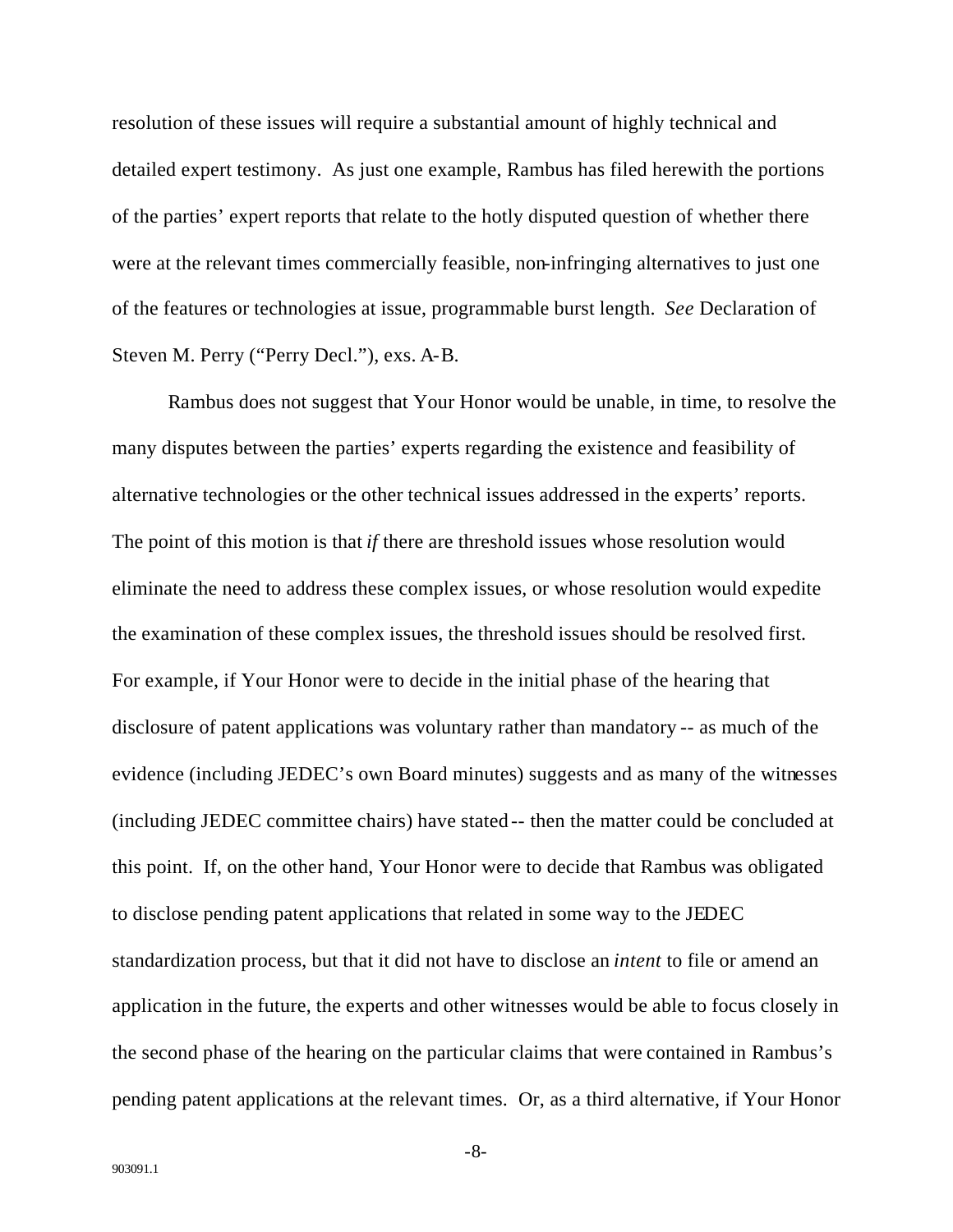were to decide that the JEDEC disclosure obligations changed over time, as some witnesses have testified, the experts and other witnesses would similarly be able to focus their testimony on the particular intellectual property issues that would be relevant under the particular patent policy in force at any particular time.

Rambus estimates that "Phase 1" of the hearing would take no more than 6-8 trial days. "Phase 2," if necessary, is likely to take 5-6 weeks. Under these circumstances, the order sought by this motion falls squarely within the types of orders contemplated by Rule 3.41(b)(3), for it would clearly "be conducive to expedition and economy."

#### **III. CONCLUSION**

For the foregoing reasons, Rambus respectfully requests that the Proposed Order Determining Order Of Issues To Be Tried be entered.